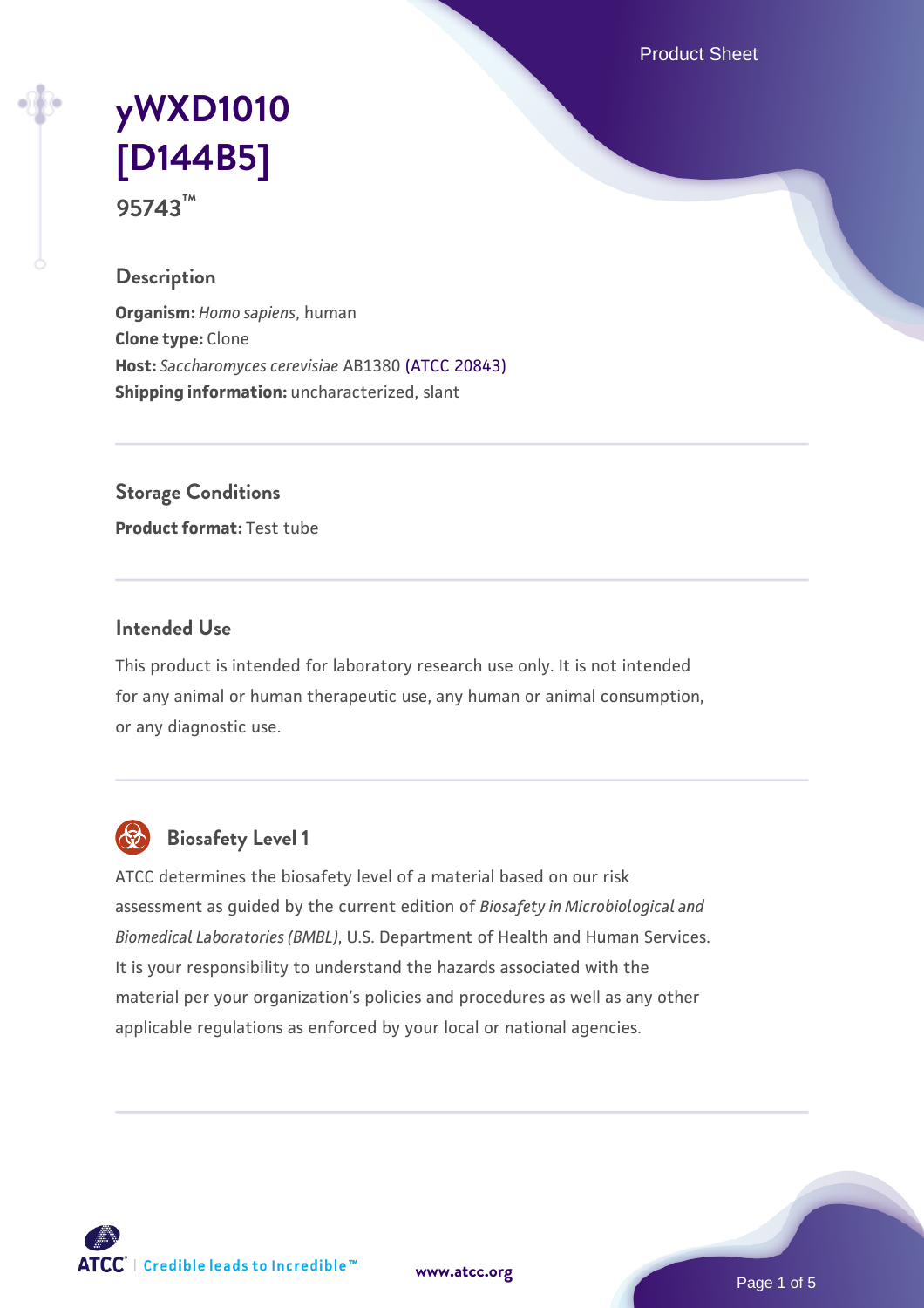**95743**

# **Certificate of Analysis**

For batch-specific test results, refer to the applicable certificate of analysis that can be found at www.atcc.org.

#### **Insert Information**

**Type of DNA:** genomic **Genome:** Homo sapiens **Chromosome:** X **Gene name:** DNA Segment **Gene product:** DNA Segment **Contains complete coding sequence:** Unknown

### **Vector Information**

**Type of vector:** YAC **Markers:** SUP4; URA3; TRP1

# **Growth Conditions**

**Medium:**  [ATCC Medium 1245: YEPD](https://www.atcc.org/-/media/product-assets/documents/microbial-media-formulations/1/2/4/5/atcc-medium-1245.pdf?rev=705ca55d1b6f490a808a965d5c072196) **Temperature:** 30°C

# **Notes**

More information may be available from ATCC (http://www.atcc.org or 703- 365-2620).

# **Material Citation**

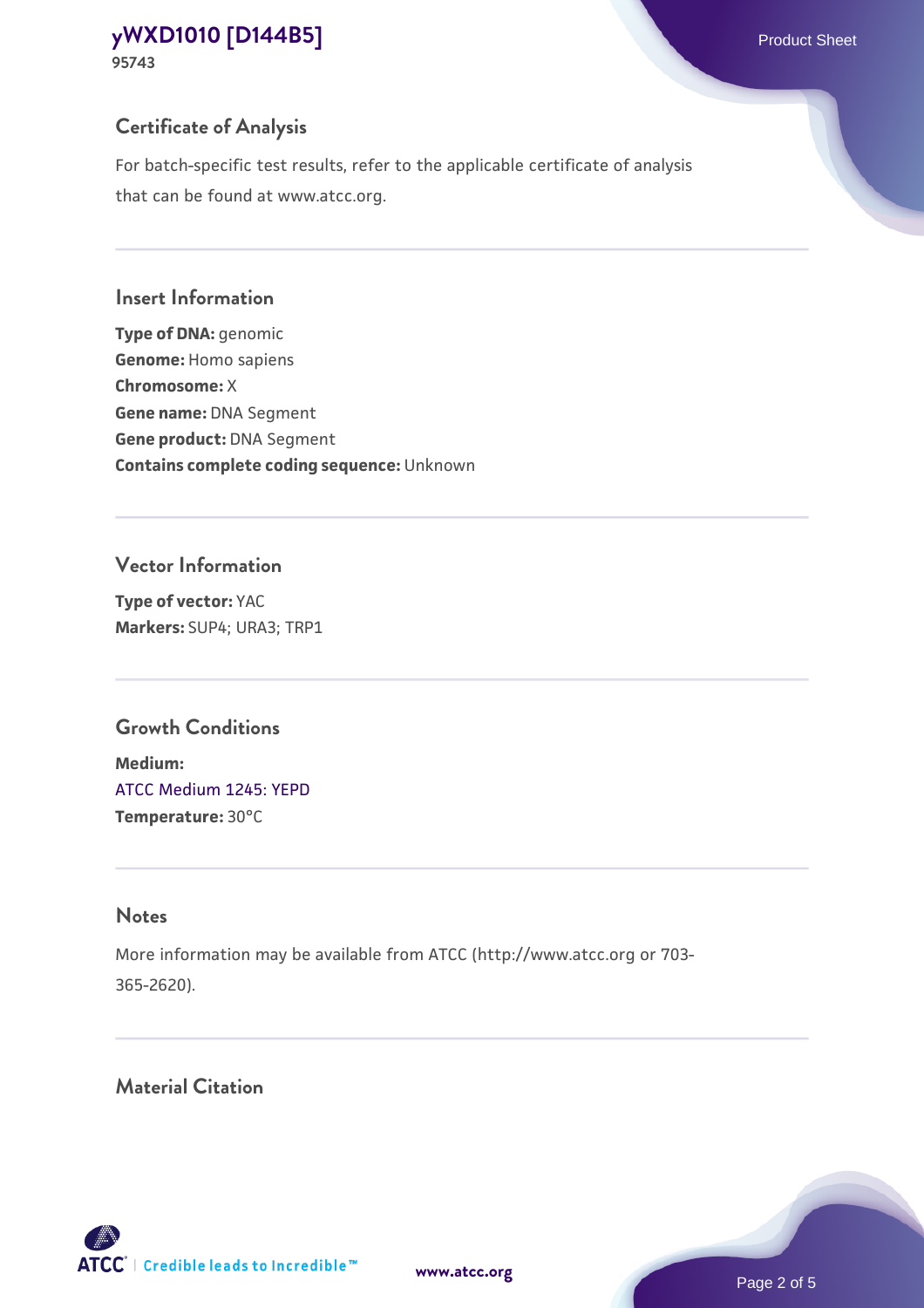If use of this material results in a scientific publication, please cite the material in the following manner: yWXD1010 [D144B5] (ATCC 95743)

#### **References**

References and other information relating to this material are available at www.atcc.org.

#### **Warranty**

The product is provided 'AS IS' and the viability of  $ATCC<sup>®</sup>$  products is warranted for 30 days from the date of shipment, provided that the customer has stored and handled the product according to the information included on the product information sheet, website, and Certificate of Analysis. For living cultures, ATCC lists the media formulation and reagents that have been found to be effective for the product. While other unspecified media and reagents may also produce satisfactory results, a change in the ATCC and/or depositor-recommended protocols may affect the recovery, growth, and/or function of the product. If an alternative medium formulation or reagent is used, the ATCC warranty for viability is no longer valid. Except as expressly set forth herein, no other warranties of any kind are provided, express or implied, including, but not limited to, any implied warranties of merchantability, fitness for a particular purpose, manufacture according to cGMP standards, typicality, safety, accuracy, and/or noninfringement.

#### **Disclaimers**

This product is intended for laboratory research use only. It is not intended for any animal or human therapeutic use, any human or animal consumption,

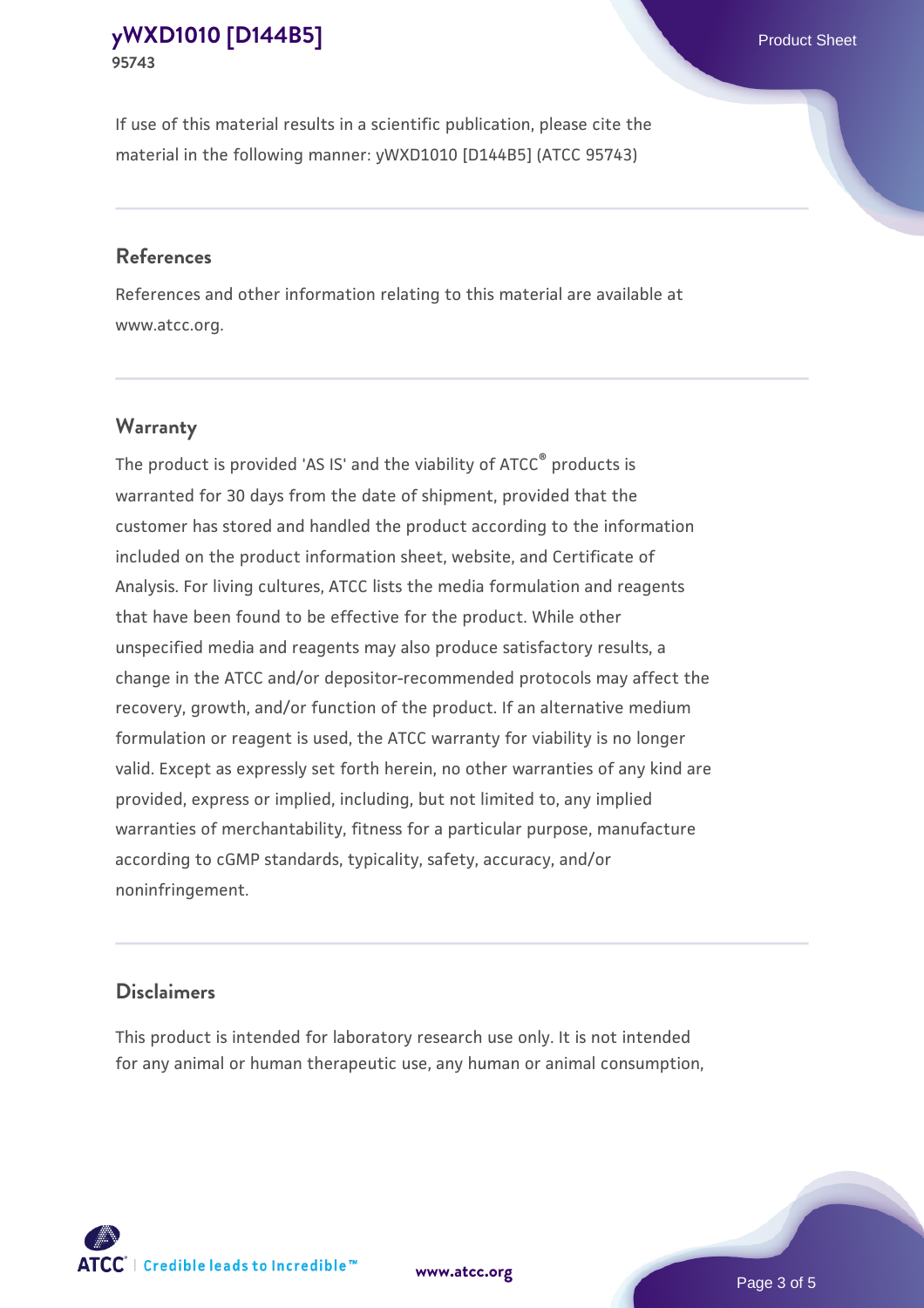or any diagnostic use. Any proposed commercial use is prohibited without a license from ATCC.

While ATCC uses reasonable efforts to include accurate and up-to-date information on this product sheet, ATCC makes no warranties or representations as to its accuracy. Citations from scientific literature and patents are provided for informational purposes only. ATCC does not warrant that such information has been confirmed to be accurate or complete and the customer bears the sole responsibility of confirming the accuracy and completeness of any such information.

This product is sent on the condition that the customer is responsible for and assumes all risk and responsibility in connection with the receipt, handling, storage, disposal, and use of the ATCC product including without limitation taking all appropriate safety and handling precautions to minimize health or environmental risk. As a condition of receiving the material, the customer agrees that any activity undertaken with the ATCC product and any progeny or modifications will be conducted in compliance with all applicable laws, regulations, and guidelines. This product is provided 'AS IS' with no representations or warranties whatsoever except as expressly set forth herein and in no event shall ATCC, its parents, subsidiaries, directors, officers, agents, employees, assigns, successors, and affiliates be liable for indirect, special, incidental, or consequential damages of any kind in connection with or arising out of the customer's use of the product. While reasonable effort is made to ensure authenticity and reliability of materials on deposit, ATCC is not liable for damages arising from the misidentification or misrepresentation of such materials.

Please see the material transfer agreement (MTA) for further details regarding the use of this product. The MTA is available at www.atcc.org.

## **Copyright and Trademark Information**

© ATCC 2021. All rights reserved.

ATCC is a registered trademark of the American Type Culture Collection.



**[www.atcc.org](http://www.atcc.org)**